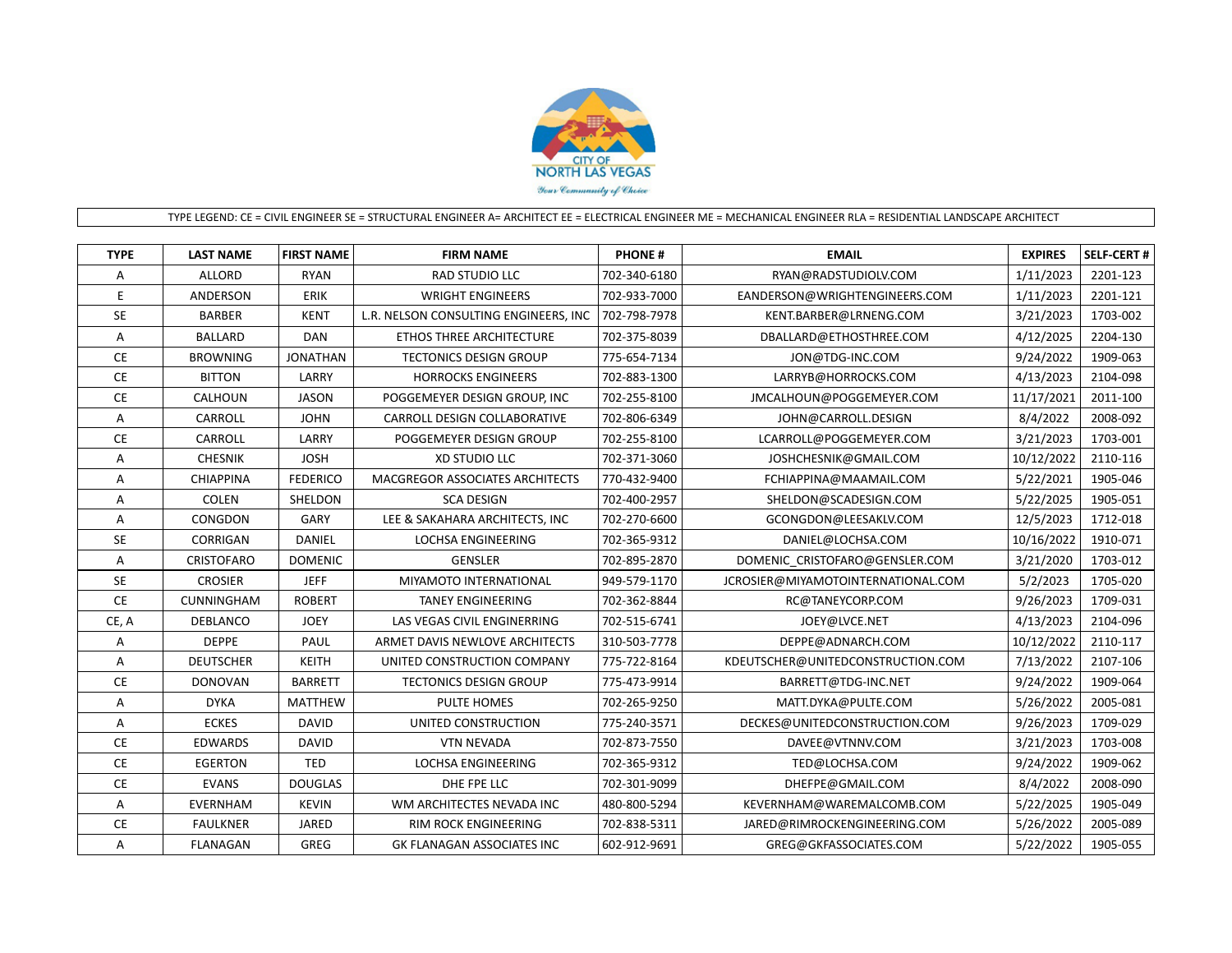| Α             | <b>FORD</b>         | <b>MARK</b>     | <b>MARK P FORD ARCHITECT</b>         | 614-488-6252 | MFORD@FORDARCHITECTS.COM              | 9/15/2022  | 2009-095 |
|---------------|---------------------|-----------------|--------------------------------------|--------------|---------------------------------------|------------|----------|
| <b>CE</b>     | <b>FONG</b>         | <b>DARIN</b>    | DFA CONSULTING STRUCTURAL ENGINEERS  | 951-219-2849 | DARIN@DFAENGINEERING.COM              | 8/4/2022   | 2008-093 |
| <b>CE</b>     | <b>FREDERICKSEN</b> | RAY             | PER4MANCE ENGINEERING                | 702-569-9770 | RAYF@PER4MANCELV.COM                  | 7/13/2022  | 2107-010 |
| <b>SE</b>     | <b>GERGES</b>       | <b>RAFIK</b>    | HSA & ASSOCIATES, INC                | 626-521-5731 | RGERGES@HSAASSOCIATES.COM             | 12/4/2022  | 1912-075 |
| <b>SE</b>     | <b>GOODBERET</b>    | <b>JASON</b>    | <b>EMPIRE STRUCTURAL</b>             | 702-460-1122 | JGOODBERLET@EMPIRE-STRUCTURAL.COM     | 3/21/2023  | 1703-014 |
| <b>SE</b>     | <b>GOSHORN</b>      | <b>TODD</b>     | TG ENGINEERING                       | 702-370-9464 | TODD@TGENGINEERINGINC.COM             | 5/2/2020   | 1705-021 |
| E             | <b>GUIDICE</b>      | <b>KURT</b>     | <b>BARKER STRUCTURAL</b>             | 702-310-8000 | KURT@BARKERSTRUCTURAL.COM             | 1/11/2022  | 2201-124 |
| <b>CE</b>     | <b>GUSTAFSON</b>    | <b>JOHN</b>     | <b>BAUGHMAN &amp; TURNER, INC</b>    | 702-870-8771 | JOHNG@BAUGHMAN-TURNER.COM             | 10/16/2022 | 1910-069 |
| <b>CE</b>     | <b>HARKINS</b>      | <b>VERNON</b>   | POGGEMEYER DESIGN GROUP              | 702-255-8100 | VHARKINS@POGGEMEYER.COM               | 3/21/2023  | 1703-004 |
| <b>ME</b>     | <b>HARRIS</b>       | RANDALL         | <b>HARRIS CONSULTING ENGINEERS</b>   | 702-269-1575 | RHARRIS@HARRISENGINEERS.COM           | 12/5/2023  | 1712-026 |
| Ε             | <b>HART</b>         | <b>JOHN</b>     | PEAK ENGINEERING, INC                | 720-935-2637 | JHART@PEAKENGR.COM                    | 10/12/2022 | 2110-118 |
| <b>CE</b>     | <b>HODDER</b>       | <b>DAVID</b>    | LINCHPIN STRUCTURAL ENGINEERING      | 916-300-2459 | DAVE@LINCHPINSE.COM                   | 5/26/2021  | 2005-080 |
| <b>CE</b>     | <b>HOUGLAND</b>     | <b>JAMES</b>    | HPA CONSULTING ENGINEERS             | 702-685-0136 | JHOUGLAND@HPACE-LV.COM                | 1/22/2022  | 2001-075 |
| CE            | <b>HUNNICUTT</b>    | MARIANNA        | KIMLEY-HORN AND ASSOCIATES           | 702-862-3631 | MARIANNA.HUNNICUTT@KIMLEY-HORN.COM    | 11/17/2021 | 2011-096 |
| CE            | <b>IRION</b>        | <b>RUSSELL</b>  | <b>VECTOR STRUCTURAL ENGINEERING</b> | 801-879-7888 | RIRION@VECTORSE.COM                   | 5/26/2022  | 2005-091 |
| Α             | <b>JACOB</b>        | <b>ROBERT</b>   | SELF-EMPLOYED                        | 949-862-2129 | BOB@HPARCHS.COM                       | 3/21/2023  | 1703-017 |
| CE            | <b>JOHNSON</b>      | <b>CLIFFORD</b> | BJG, INC                             | 775-827-1010 | CJOHNSON@BJGINC.COM                   | 5/26/2022  | 2005-083 |
| Α             | <b>JOHNSON</b>      | <b>MARK</b>     | <b>MRJ ARCHITECTS</b>                | 702-869-3808 | MARKJOHNSON@MRJARCHITECTS.COM         | 3/21/2023  | 1703-006 |
| Α             | <b>JONES</b>        | <b>MICHAEL</b>  | MICHAEL D. JONES, ARCHITECT          | 678-640-1062 | MJONES@PRIMUSDS.COM                   | 11/17/2022 | 2011-097 |
| Ε             | <b>JONES</b>        | <b>STEPHEN</b>  | TJK CONSULTING ENGINEERS             | 702-871-3621 | SJONES@TJKENGINEERS.COM               | 10/12/2022 | 2110-113 |
| ME            | <b>KECMAN</b>       | <b>RADE</b>     | TURPIN & RATTAN ENGINEERING, INC     | 702-834-3880 | RKECMAN@TREILV.COM                    | 10/16/2022 | 1910-066 |
| <b>CE</b>     | <b>KLEIN</b>        | JANELLE         | <b>TANEY ENGINEERING</b>             | 702-719-9601 | JANELLEK@TANEYCORP.COM                | 1/29/2025  | 1901-038 |
| Α             | <b>KLENK</b>        | <b>PATRICK</b>  | WESTAR ARCHITECTURAL GROUP / NV      | 702-878-0000 | PKLENK@WAGNARCHITECTS.COM             | 7/13/2022  | 2107-105 |
| <b>CE</b>     | KELLEY              | <b>TODD</b>     | <b>GCW ENGINEERS/SURVEYORS</b>       | 702-804-2144 | TKELLEY@GCWENGINEERING.COM            | 1/29/2025  | 1901-042 |
| <b>CE</b>     | <b>KORDT</b>        | <b>STEPHAN</b>  | <b>KORDT ENGINEERING GROUP</b>       | 702-358-6494 | SKORDT@KORDTEG.COM                    | 5/26/2022  | 2005-087 |
| Α             | <b>KUBICEK</b>      | <b>ROBERT</b>   | RKAA ARCHITECTS, INC                 | 602-955-3900 | RKUBICEK@RKAA.COM                     | 5/26/2022  | 2005-079 |
| CE            | LEÓN                | <b>EDGAR</b>    | LOCHSA ENGINEERING                   | 702-277-4786 | EDGAR@LOCHSA.COM                      | 7/13/2022  | 2107-107 |
| <b>CE</b>     | <b>LEON II</b>      | <b>ARTHUR</b>   | KIKI II CONSTRUCTION                 | 951-301-8975 | ART@KIWICONSTRUCTION.COM              | 9/24/2022  | 1909-067 |
| $\mathsf{CE}$ | LOSER               | <b>MATTHEW</b>  | VALLEY CIVIL DESIGN GROUP            | 702-551-2005 | MATTHEW.W.LOSER@VALLEY-CDG.COM        | 5/22/2022  | 1905-048 |
| EE            | LUONG               | ANDY            | <b>AFFINITI STUDIOS</b>              | 702-338-2612 | ANDYL@AFFINITISTUDIOS.COM             | 10/16/2022 | 1910-065 |
| Α             | MARABELLA-SMITH     | CHRISTINA       | <b>FORZA DESIGN GROUP</b>            | 702-606-9282 | CHRISTINA.MARABELLASMITH@CMS-ARCH.COM | 7/13/2022  | 2107-108 |
| Α             | MAZZETTI            | <b>BRYAN</b>    | POWERS BROWN ARCHITECTURE            | 720-352-4627 | MAZZETTI@POWERSBROWN.COM              | 10/12/2022 | 2110-115 |
| CE            | <b>MCAULEY</b>      | <b>MATTHEW</b>  | KIMLEY-HORN                          | 702-786-1832 | MATT.MCAULEY@KIMLEY-HORN.COM          | 11/17/2021 | 2011-102 |
| CE            | <b>MCGINNIS</b>     | <b>MIKE</b>     | PERLMAN ARCHITECTS                   | 702-845-8263 | MIKE@PERLMANARCHITECTS.COM            | 5/26/2022  | 2005-086 |
| <b>SE</b>     | MENDENHALL          | GREG            | MENDENHALL SMITH INC                 | 702-367-6725 | GMENDENHALL@MENDENHALLSMITH.COM       | 1/21/2022  | 2001-078 |
| Α             | <b>MIKELSON</b>     | <b>MARK</b>     | NADEL NEVADA, INC.                   | 702-985-1995 | MMIKELSON@NADELARC.COM                | 10/12/2022 | 2110-119 |
| CE            | <b>MILLER</b>       | <b>THOMAS</b>   | <b>SLATER HANIFAN GROUP</b>          | 702-284-5368 | TMILLER@SHG-INC.COM                   | 1/29/2022  | 1901-041 |
| Α             | <b>MODI</b>         | <b>HEMANT</b>   | PM DESIGN GROUP                      | 480-310-7043 | HMODI@PMDGINC.COM                     | 9/26/2020  | 1709-028 |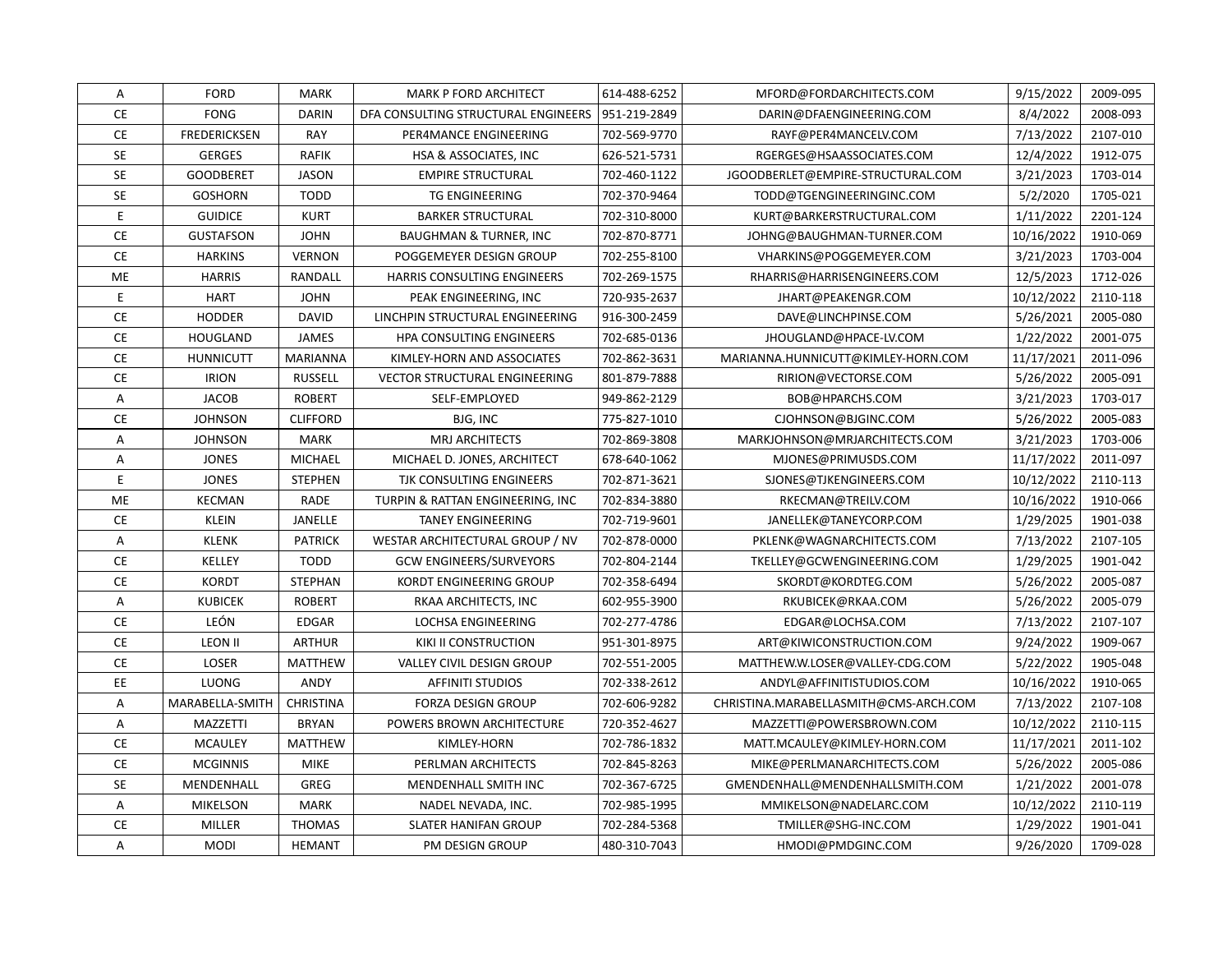| SE, CE     | <b>MOMENI</b>     | MOE             | MOMENI ENGINEERS, LLC             | 702-308-2307 | MOE@MOMENIENGINEERS.COM                     | 5/2/2023   | 1705-024 |
|------------|-------------------|-----------------|-----------------------------------|--------------|---------------------------------------------|------------|----------|
| <b>CE</b>  | <b>MORENO</b>     | TIM             | WOOD RODGERS, INC                 | 702-790-5531 | TMORENO@WOODRODGERS.COM                     | 3/21/2023  | 1703-003 |
| <b>CE</b>  | <b>MORRIS</b>     | GUY             | <b>LOCHSA ENGINEERING</b>         | 702-365-9312 | GUY@LOCHSA.COM                              | 5/22/2022  | 1905-054 |
| <b>CE</b>  | <b>NGUYEN</b>     | GIA             | <b>GCW ENGINEERS/SURVEYORS</b>    | 702-804-2000 | GNGUYEN@GCWENGINEERING.COM                  | 5/2/2023   | 1705-022 |
| <b>CE</b>  | NEILSEN           | <b>CLAYTON</b>  | L.R. NELSON CCONSULTING ENGINEERS | 702-798-7978 | CLAYTON.NEILSEN@LRNENG.COM                  | 4/13/2023  | 2104-099 |
| Ε          | <b>OOTEN</b>      | <b>TONY</b>     | PRIMUS                            | 770-238-7147 | TONY@PRIMUSDS.COM                           | 11/17/2021 | 2011-101 |
| Ε          | <b>NOTBOHM</b>    | <b>BRADY</b>    | CARUSO TURLEY SCOTT, INC          | 480-774-1709 | BNOTBOHM@CTSAZ.COM                          | 7/13/2022  | 2107-109 |
| <b>CE</b>  | ORTIZ             | <b>TONY</b>     | KIMLEY-HORN                       | 702-862-3696 | TONY.ORTIZ@KIMLEY-HORN.COM                  | 5/22/2020  | 1905-045 |
| CE         | PAPPA             | <b>DARRIN</b>   | <b>VISICON</b>                    | 702-370-6571 | DARRINP@MEGACONLV.COM                       | 5/22/2022  | 1905-058 |
| <b>CE</b>  | <b>PATCHETT</b>   | <b>JESSE</b>    | <b>WOOD RODGERS</b>               | 916-932-6677 | JPATCHETT@WOODRODGERS.COM                   | 1/31/2025  | 1905-050 |
| Α          | PITT              | <b>BRETT</b>    | <b>MPA ARCHITECTS</b>             | 512-472-1111 | BPITT@MPAAUSTIN.COM                         | 10/16/2022 | 1910-070 |
| Α          | <b>RAMSEY</b>     | WILLIAM         | KTGY ARCHITECTURE & PLANNING      | 510-590-1517 | WRAMSEY@KTGY.COM                            | 11/17/2022 | 2011-104 |
| CE         | RASMUSSEN         | MATT            | <b>TECTONICS DESIGN GROUP</b>     | 775-473-9872 | MATT@TDG-INC.COM                            | 9/24/2022  | 1909-061 |
| <b>CE</b>  | RIETZ             | ERIC            | RIETZ CONSULTING                  | 702-521-3355 | ERIC.RIETZ@RIETZCONSULTING.COM              | 1/29/2025  | 1901-044 |
| Α          | <b>ROBERTS</b>    | ERIC            | <b>SH ARCHITECTURE</b>            | 702-363-2222 | EROBERTS@SH-ARCHITECTURE.COM                | 3/21/2023  | 1703-010 |
| E          | <b>ROGERS</b>     | <b>BENJAMIN</b> | <b>WRIGHT ENGINEERS</b>           | 702-933-7000 | BROGERS@WRIGHTENGINEERS.COM                 | 1/11/2023  | 2201-125 |
| Α          | <b>ROGERS</b>     | <b>GEORGE</b>   | <b>GEORGE ROGERS ARCHITECT</b>    | 702-894-5027 | GEORGE@GMRARCHITECT.COM                     | 5/2/2023   | 1705-023 |
| E          | <b>ROW</b>        | <b>DAVE</b>     | <b>WRIGHT ENGINEERS</b>           | 702-933-7000 | DROWE@WRIGHTENGINEERS.COM                   | 1/11/2023  | 2201-122 |
| <b>CE</b>  | SAHLIN            | <b>JASON</b>    | VLMK ENGINEERING & DESIGN         | 503-310-4335 | JASONS@VLMK.COM                             | 1/21/2023  | 2001-077 |
| <b>CE</b>  | SHAKERIN          | <b>KAYVON</b>   | KSP CONSULTING ENGINEERS, INC.    | 949-380-3970 | HK@KSPENG.COM / HKHAMSOUK@KSPENG.COM        | 4/12/2025  | 2204-128 |
| Α          | <b>SHIVELY</b>    | <b>JACK</b>     | SPARC DESIGN GROUP                | 702-428-2291 | JSHIVELY@SPARCDESIGNGROUP.COM               | 8/4/2021   | 2008-094 |
| E          | SKILLERN          | <b>NATHAN</b>   | <b>BAUR &amp; ASSOCIATES</b>      | 303-444-9121 | NSKILLERN@JCBAUR.COM                        | 10/12/2022 | 2110-120 |
| Α          | <b>SHURLEY</b>    | <b>GERALD</b>   | SHURLEY DESIGN STUDIO             | 702-624-0022 | GERALD@SHURLEYDESIGN.COM                    | 10/16/2022 | 1910-072 |
| CE         | SKORPINSKI        | RANDOLPH        | ARCHITECTURAL CIVIL GROUP         | 702-569-9157 | RSKORPINSKI@ACG.DESIGN                      | 5/22/2022  | 1905-059 |
| Α          | SMALL             | KEN             | <b>SSA ARCHITECTURE</b>           | 702-873-1718 | KEN@SMALLSTUDIOASSOCIATES.COM               | 3/21/2023  | 1703-009 |
| Α          | <b>STONE</b>      | <b>ROBERT</b>   | <b>NUVIS</b>                      | 714-305-3464 | RSTONE@NUVIS.NET                            | 1/31/2025  | 1905-052 |
| CE         | SVAB              | <b>RUSSELL</b>  | PCNA CONSULTING GROUP INC         | 702-592-5215 | RUSS@PCNAGROUP.COM                          | 5/26/2023  | 2005-084 |
| Α          | TAKASHIMA         | WADE            | <b>CREATIVE FIT</b>               | 702-498-4998 | WADE@CREATIVEFIT.COM                        | 3/21/2023  | 1703-013 |
| CE         | <b>TANEY</b>      | ED              | <b>TANEY ENGINEERING</b>          | 702-362-8844 | EDT@TANEYCORP.COM                           | 5/22/2025  | 1905-060 |
| Α          | <b>TEACHMAN</b>   | <b>CHRIS</b>    | LEE & SAKAHARA ARCHITECTS, INC    | 702-270-6600 | CTEACHMAN@LEESAKLV.COM                      | 10/12/2022 | 2110-112 |
| <b>CE</b>  | <b>THOMASON</b>   | <b>JOE</b>      | THOMASON CONSULTING ENGINEERING   | 702-932-6125 | JTHOMASON@TCE-LV.COM                        | 7/13/2022  | 2107-103 |
| A          | <b>TINDALL</b>    | LARRY           | <b>GREENE TINDALL LTRD CORP</b>   | 702-491-3187 | LARRY@LTRDCORP.COM                          | 5/26/2022  | 2005-088 |
| <b>RLA</b> | <b>TRAN</b>       | <b>THINH</b>    | <b>SUNSTATE BUILDERS</b>          | 702-798-1776 | TTRAN@SUNSTATESTUDIOS.COM                   | 1/21/2021  | 2001-073 |
| <b>CE</b>  | <b>TURNER</b>     | <b>DAVID</b>    | <b>GCW ENGINEERS/SURVEYORS</b>    | 702-804-2273 | DTURNER@GCWENGINEERING.COM                  | 9/26/2023  | 1709-027 |
| Α          | <b>VAKILI</b>     | SHABNAM         | KSP CONSULTING ENGINEERS, INC.    | 702-375-8039 | HELENE@KSPSTUDIO.COM / HKHAMSOUK@KSPENG.COM | 4/12/2025  | 2204-129 |
| <b>CE</b>  | WANG              | <b>HONGYU</b>   | HW ENGINEERINGS                   | 702-506-6589 | HONGYU@HWENGINERRINGUSA.COM                 | 4/13/2023  | 2104-097 |
| <b>CE</b>  | <b>WHITEHURST</b> | ERIC            | KIMLEY-HORN                       | 602-678-3415 | ERIC.WHITEHURST@KIMLEY-HORN.COM             | 1/21/2022  | 2001-074 |
| EE         | WHISENHUNT        | PHILLIP         | HARRIS CONSULTING ENGINEERS       | 702-269-1575 | PWHISENHUNT@HARRISENGINEERS.COM             | 12/5/2023  | 1712-025 |